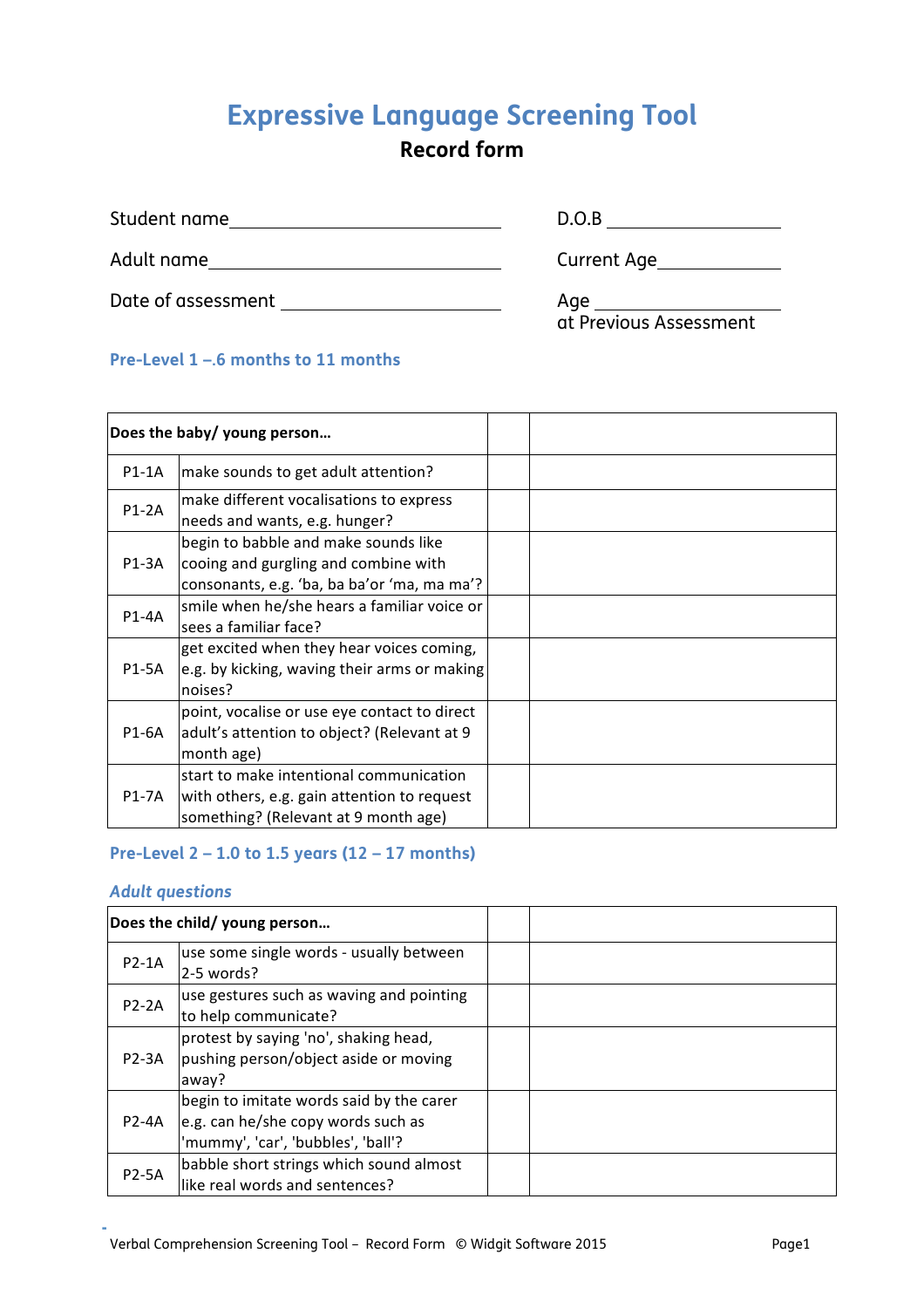#### **Pre-Level 3 – 1.5 to 2.0 years (18 – 23 months)**

### *Adult questions*

|              | Does the child/ young person                   |  |
|--------------|------------------------------------------------|--|
| P3-1A        | use at least 10 words to name including        |  |
|              | familiar objects and toys?                     |  |
|              | begin to copy or join in or make sounds        |  |
| <b>P3-2A</b> | when the adult sings action rhymes - e.g.      |  |
|              | 'incy wincy spider' or 'twinkle twinkle little |  |
|              | star'?                                         |  |
|              | make animal sounds, e.g. 'miaow', 'quack'      |  |
| P3-3A        | or other symbolic sounds,                      |  |
|              | e.g. 'brmm' for car, or 'shhhh' for going to   |  |
|              | sleep?                                         |  |
|              | point and comment using vocalisation and       |  |
| P3-4A        | attempts at words for things he/she wants      |  |
|              | or sees, e.g. 'drink', 'bubbles', 'dog'?       |  |
| <b>P3-5A</b> | like watching or being with adults for short   |  |
|              | periods of time?                               |  |

### **Level 1 – 2.0 to 2.5 years (24 – 29 months)**

#### *Adult questions*

|          | Does the child/ young person                                                                                                   |  |
|----------|--------------------------------------------------------------------------------------------------------------------------------|--|
| $1-1A$   | have a vocabulary of at least 50 words (can<br>be up to 200)?                                                                  |  |
| $1-2A$   | use some 2-3 word utterances,<br>e.g. 'more drink', 'mummy gone', 'give me',<br>'daddy car go'?                                |  |
| $1-3A$   | use personal pronouns, e.g. 'I', 'me', 'mine',<br>'you'?<br>Elicit by pointing to own nose/eyes, then to<br>child's nose/eyes. |  |
| $1 - 4A$ | name and talk about pictures in a book?                                                                                        |  |

| 1-5 Can name everyday items?                 |  |
|----------------------------------------------|--|
| 1-5.1YP Can you tell me what this is? (Cup)  |  |
| 1-5.2YP Can you tell me what this is? (Ball) |  |
| 1-5.3YP Can you tell me what this is? (Car)  |  |
| 1-5.4YP Can you tell me what this is? (Shoe) |  |
| 1-5.5YP Can you tell me what this is? (Dog)  |  |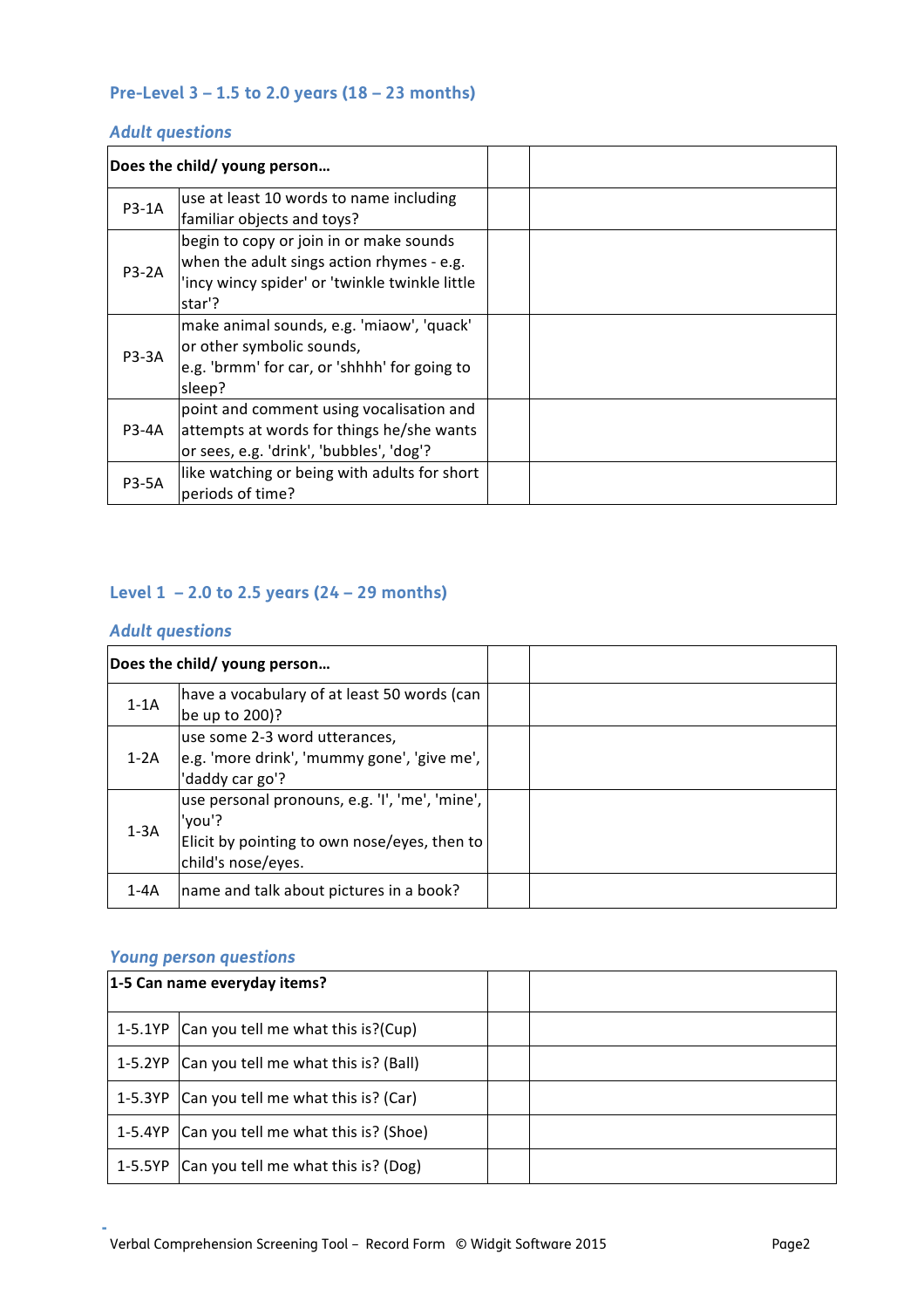|           | 1-6 Can use 'ing' when describing the picture. |  |
|-----------|------------------------------------------------|--|
|           | This girl is eating. [Turn]                    |  |
| 1-6.1YP   | What is the boy doing?                         |  |
|           | (Sleeping)                                     |  |
| $1-6.2YP$ | What is this girl doing?                       |  |
|           | (Drinking)                                     |  |
| $1-6.3YP$ | What is this boy doing?                        |  |
|           | (Washing)                                      |  |

|         | 1-7 Can use 'big' and 'little'?                              |  |
|---------|--------------------------------------------------------------|--|
| 1-7.1YP | This cake is big. [Turn]<br>But this cake is? (Little/small) |  |
| 1-7.2YP | This house is little. [Turn]<br>But this house is? (Big)     |  |
| 1-7.3YP | This fish is big. [Turn]<br>But this fish is? (Big)          |  |

## **Level 2 – 2.5 to 3.0 years (30 – 35 months)**

#### *Adult questions*

|          | 2-1 Does the child/ young person                                                               |  |
|----------|------------------------------------------------------------------------------------------------|--|
| $2-1A$   | use three word utterances to form short<br>phrases when talking?                               |  |
| $2 - 2A$ | ask 'who', 'what' and 'where' questions<br>such as what's that?, who's that? or<br>where ball? |  |
| $2 - 3A$ | make 2-3 conversational turns when<br>talking with an adult or peer?                           |  |
| $2 - 4A$ | Enjoy talking about experiences and<br>during play or their favourite activity?                |  |

|             | 2-5 Can use three word utterances to form short |  |
|-------------|-------------------------------------------------|--|
| phrases.    |                                                 |  |
| $2 - 5.1YP$ | What is happening in this picture?              |  |
|             | (Boy drink juice [or similar])                  |  |
| 2-5.2YP     | What is happening in this picture?              |  |
|             | (Boy read book)                                 |  |
| 2-5.3YP     | What is happening in this picture?              |  |
|             | (Girl painting picture)                         |  |

| prepositions. | 2-6 Can describe a picture involving 'in' and 'on'                   |  |
|---------------|----------------------------------------------------------------------|--|
| $2 - 6.2YP$   | This cat is in the box. [Turn]<br>Where is the cat now? (On the box) |  |
| 2-6.2YP       | Where is the elephant? (On a car)                                    |  |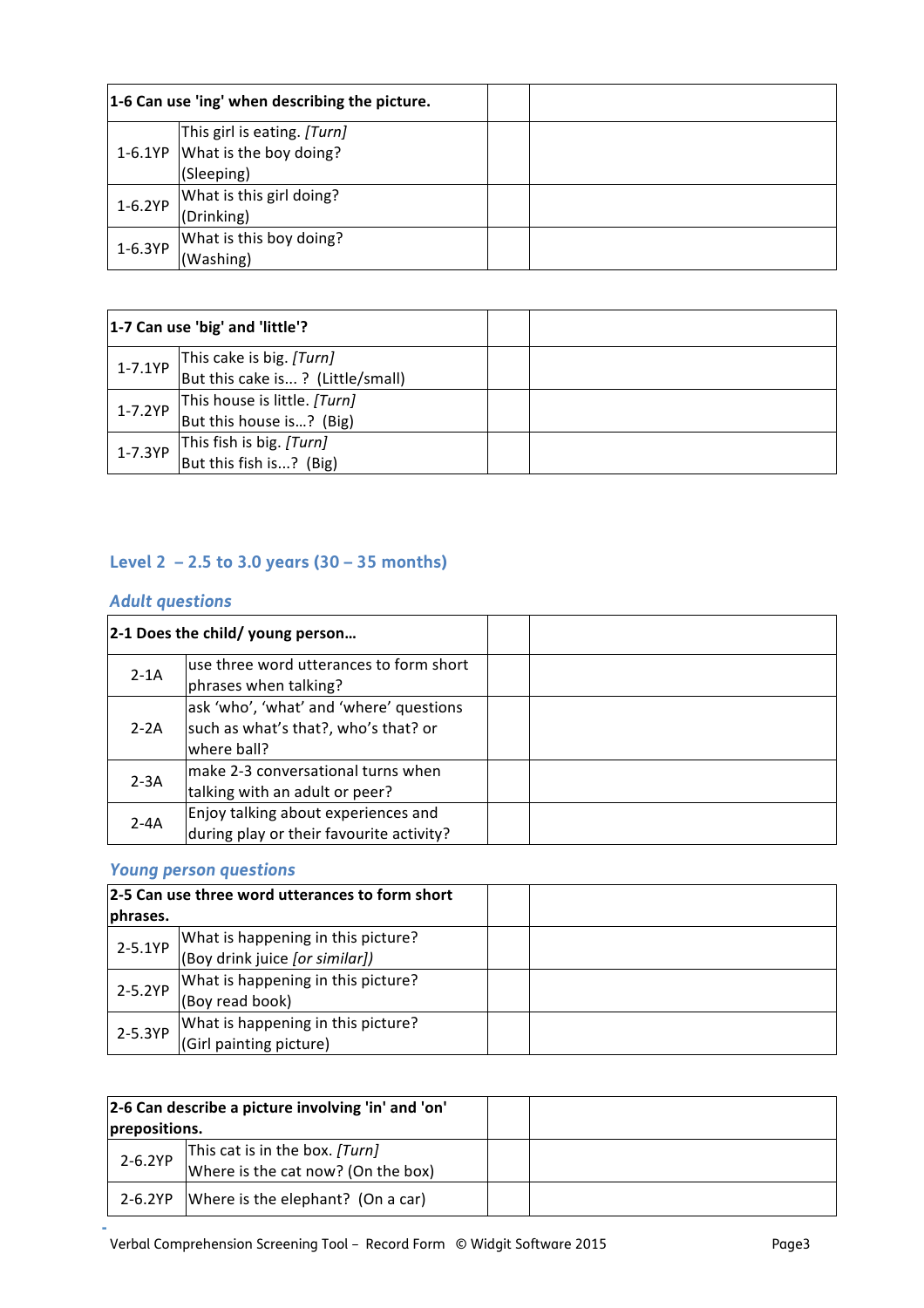| 2-6.3YP<br>Where is the elephant now? (In a car) |  |  |
|--------------------------------------------------|--|--|
|--------------------------------------------------|--|--|

| 2-7 Can use regular plurals. |                                 |  |
|------------------------------|---------------------------------|--|
| $2 - 7.1YP$                  | Here is one cake, [Turn]        |  |
|                              | and here are lots of (Cakes)    |  |
| 2-7.2YP                      | Here is one duck, [Turn]        |  |
|                              | and here are lots of (Ducks)    |  |
| 2-7.3YP                      | Here is one balloon, [Turn]     |  |
|                              | and here are lots of (Balloons) |  |

|             | 2-8 Gives answers to 'who', 'what' and 'no' in |  |
|-------------|------------------------------------------------|--|
|             | relation to a picture.                         |  |
| $2 - 8.1YP$ | Who is in the picture? Is he reading? What     |  |
|             | is he doing? (Boy eating)                      |  |
| 2-8.2YP     | Who is in the picture? Is she hiding? What     |  |
|             | is she doing? (Cat sleeping)                   |  |
| 2-8.3YP     | Who is in the picture? What is she doing?      |  |
|             | (Girl brushing hair)                           |  |
| 2-8.4YP     | Who is in the picture? What is she doing?      |  |
|             | (Woman riding)                                 |  |

## **Level 3 – 3.0 to 3.5 years (36 – 41 months)**

#### *Adult questions*

|        | Does the child/ young person                                                                              |  |
|--------|-----------------------------------------------------------------------------------------------------------|--|
| $3-1A$ | use 3-4 word spoken utterances and<br>longer sentences?                                                   |  |
| $3-2A$ | talk about the functional use of objects<br>such as 'a bed is for sleeping', or 'you can<br>kick a ball'. |  |
| $3-3A$ | use some pronouns, such as 'he', 'she',<br>'him' and 'her' appropriately?.                                |  |
| $3-4A$ | begin to use articles such as 'the' and 'a'.                                                              |  |
| $3-5A$ | begin to use verb forms 'is' and 'am' e.g.<br>'dog is happy rather' than 'dog happy'.                     |  |

| 3-6 Can use 3-4 word utterances and longer |                                                                              |  |
|--------------------------------------------|------------------------------------------------------------------------------|--|
| sentences.                                 |                                                                              |  |
| $3 - 6.1YP$                                | Tell me what is happening in this picture.<br>(Girl putting on a sock)       |  |
| $3-6.2YP$                                  | Tell me what is happening in this picture.<br>(Children playing with bricks) |  |
| 3-6.3YP                                    | Tell me what is happening in this picture.<br>(Woman giving a present)       |  |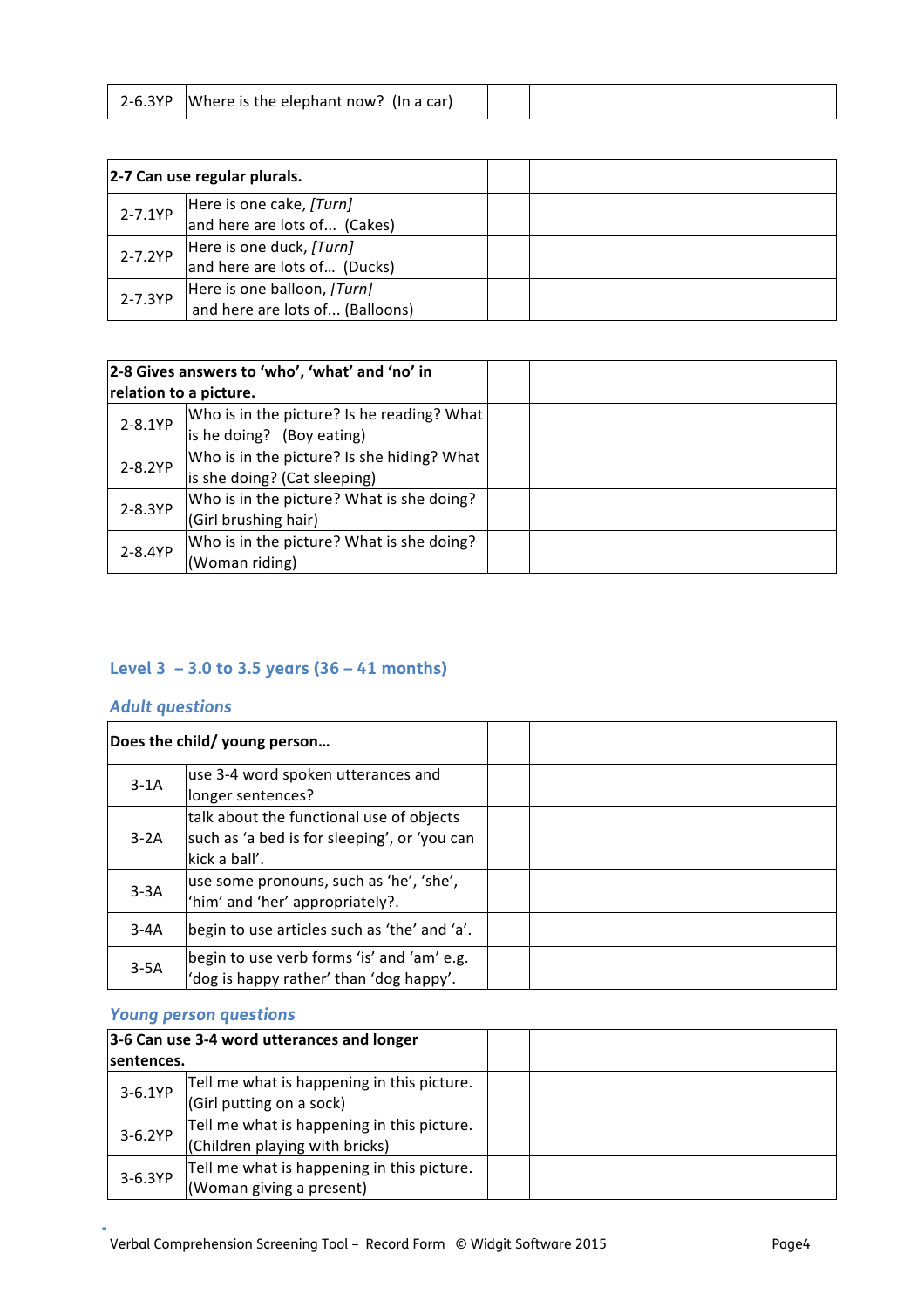|           | 3-7 Can say what objects are used for.                                      |  |
|-----------|-----------------------------------------------------------------------------|--|
| $3-7.1YP$ | We use a fork to eat with. [Turn]<br>What do we use a pencil for. (Drawing) |  |
|           | 3-7.2YP   What do we use scissors for? (Cutting)                            |  |
| 3-7.3YP   | What do we use a spade for? (Digging)                                       |  |

| describe a picture. | 3-8 Can use preposition 'under', 'in' and 'on' to |  |
|---------------------|---------------------------------------------------|--|
| $3-8.1YP$           | Where is the rabbit? (Under the chair)            |  |
| $3 - 8.2YP$         | Where is the cat? (In the box)                    |  |
| 3-8.3YP             | Where is the dog? (On the car)                    |  |
| $3 - 8.4YP$         | Where is the dog now? (Under the car)             |  |
| $3-8.5YP$           | Where is the boy? (Under the table)               |  |
| $3-8.5YP$           | Where is this boy? (On the table)                 |  |

|           | 3-9 Can describe what has changed                                                          |  |
|-----------|--------------------------------------------------------------------------------------------|--|
| 3-9.1YP   | Look carefully at the pictures. [Turn]<br>Tell me what has gone? (Clock missing)           |  |
| 3-9.2YP   | Look carefully at the pictures [Turn]<br>Tell me what has gone? (Key missing)              |  |
| 3-9.3YP   | Look carefully at the pictures. [Turn]<br>Tell me what's different? (Frog is blue)         |  |
| $3-9.3YP$ | Look carefully at the pictures [Turn]<br>Tell me what's different? Lion instead of<br>dog) |  |

| 3-10 Can answer a question by association<br>[No illustrations] |                                                 |  |
|-----------------------------------------------------------------|-------------------------------------------------|--|
|                                                                 | 3-10.1YP Tell me something you wear.            |  |
|                                                                 | 3-10.2YP Tell me something you eat.             |  |
|                                                                 | 3-10.3YP Tell me something you can kick.        |  |
|                                                                 | 3-10.4YP Tell me something that has wheels.     |  |
|                                                                 | 3-10.5YP Tell me something that tells the time. |  |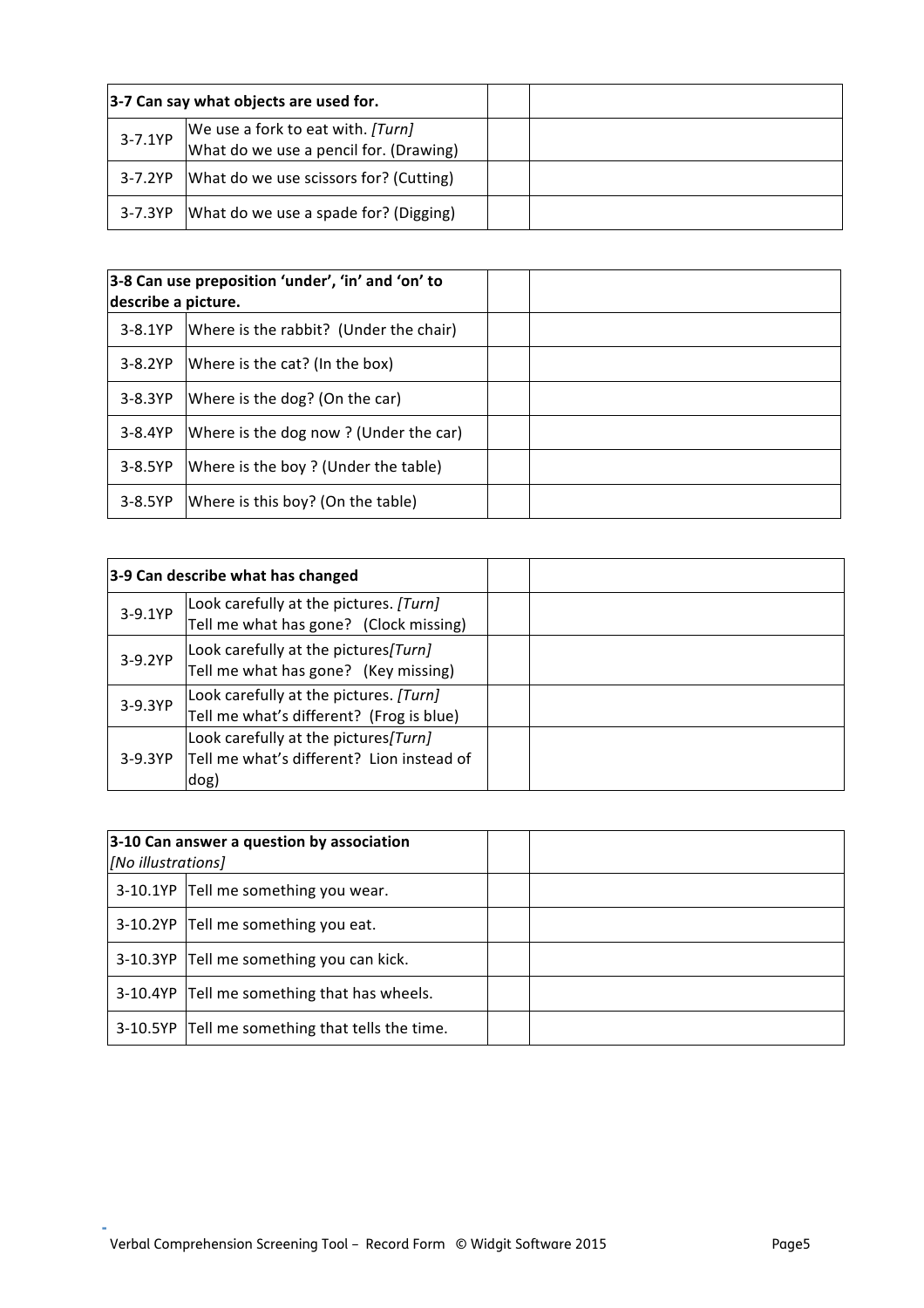#### **Level 4 – 3.5 to 4.0 years (42 – 47 months)**

### *Adult questions*

|        | 4-1 Does the child/ young person                                                        |  |
|--------|-----------------------------------------------------------------------------------------|--|
| $4-1A$ | make 4-5 word utterances when talking to<br>adults and peers?                           |  |
| $4-2A$ | correctly use plural form 'are' as well as<br>singular use of 'am and 'is'?             |  |
| $4-3A$ | ask 'how', 'why' and 'when' questions and<br>expect detailed answers?                   |  |
| 4-4A   | begin to use some descriptive words<br>(adjectives) including opposites and<br>colours? |  |
| $4-5A$ | tell a story of 2 events in sequence, e.g. I<br>went to the park and then to the café?  |  |

|         | 4-2 Can make 4-5 word utterances.          |  |
|---------|--------------------------------------------|--|
| 4-6.1YP | Tell me what is happening in this picture? |  |
|         | (Man listening to bells)                   |  |
| 4-6.2YP | Tell me what is happening in this picture? |  |
|         | (Girl having a bedtime story)              |  |
| 4-6.3YP | Tell me what is happening in this picture? |  |
|         | (Man walking his dog)                      |  |

| 4-7 Can use pronouns 'he', 'she' and 'they' with<br>correct form of 'is' and 'are'. |                                                                                                       |  |
|-------------------------------------------------------------------------------------|-------------------------------------------------------------------------------------------------------|--|
| 4-7.1YP                                                                             | In this picture he is sleeping. [Turn]<br>What is happening in this picture? (He is<br>reading)       |  |
| 4-7.2YP                                                                             | In this picture she is jumping. [Turn]<br>What is happening in this picture? (She is<br>drawing)      |  |
| 4-7.3YP                                                                             | In this picture they are swimming. [Turn]<br>What is happening in this picture? (They<br>are running) |  |

|         | 4-8 Can use adjectives in sentences.                                |  |
|---------|---------------------------------------------------------------------|--|
| 4-8.1YP | This small blue car is slow. [Turn]<br>Describe this picture to me. |  |
| 4-8.2YP | These green boots are dry. [Turn]<br>Describe these.                |  |
| 4-8.3YP | This big toy box is empty. [Turn]<br>Describe this one.             |  |
| 4-8.4YP | This lady is short.<br>Describe this person.                        |  |
| 4-8.5YP | This butterfly is red and pink. Turn]<br>Describe this one.         |  |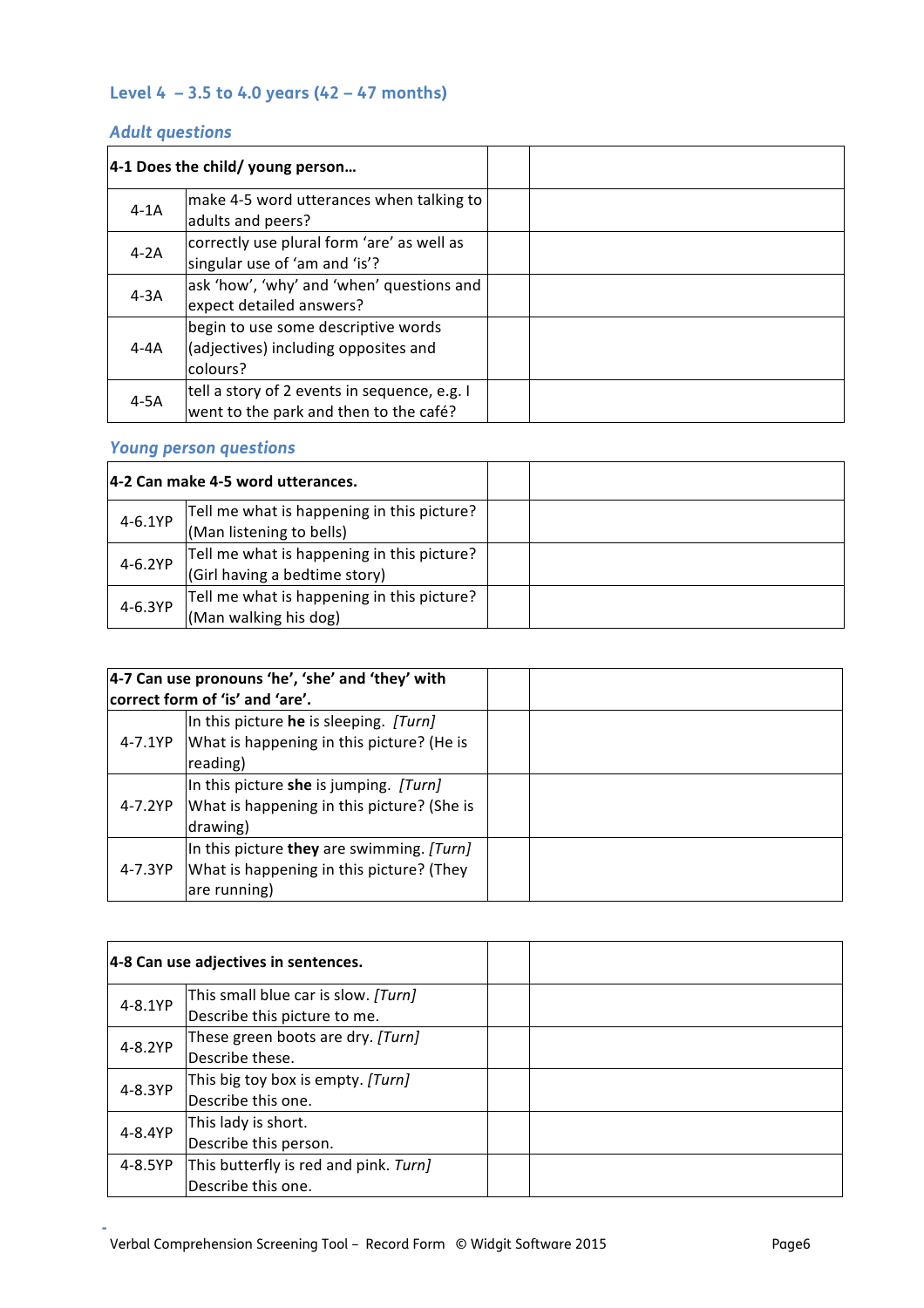|         | 4-9 Can talk about simple stories with two events.                       |  |
|---------|--------------------------------------------------------------------------|--|
|         | Who is in the picture and what is                                        |  |
| 4-9.1YP | happening?<br>(Man getting banana and eating it)                         |  |
| 4-9.2YP | Who is in the picture and what is<br>happening? (Boy cleaning his teeth) |  |

|                    | 4-10 Can answer 'when' questions       |  |  |
|--------------------|----------------------------------------|--|--|
| [No illustrations] |                                        |  |  |
|                    | 4-10.1YP When do you have breakfast?   |  |  |
|                    | 4-10.2YP When do you go to bed?        |  |  |
|                    | 4-10.3YP When do you brush your teeth? |  |  |

#### **Level 5 – 4.0 to 4.5 years (48 – 53 months)**

#### *Adult questions*

|        | Does the child/ young person                 |  |
|--------|----------------------------------------------|--|
| $5-1A$ | luse a minimum of 5 word sentences and       |  |
|        | other longer sentences?                      |  |
| $5-2A$ | talk about and label emotions of self or     |  |
|        | lothers?                                     |  |
| $5-3A$ | answer simple 'why' questions                |  |
|        | appropriately and use 'because'?             |  |
| $5-4A$ | use different verb tenses, including 'going' |  |
|        | to' for the future?                          |  |

|         | 5-5 Can recognise and talk about basic emotions. |  |
|---------|--------------------------------------------------|--|
|         | 5-5.1YP How is this girl feeling? (Happy)        |  |
| 5-5.2YP | How is this boy feeling? (Angry)                 |  |
| 5-5.3YP | How is this girl feeling? (Sad)                  |  |
|         | 5-5.4YP   How is this man feeling? (Scared)      |  |

|           | 5-6 Can understand and answer cause and effect |  |
|-----------|------------------------------------------------|--|
|           | questions. Beginning use 'because' or 'so'.    |  |
| $5-6.1YP$ | Why is this boy cold?                          |  |
|           | (no fire)                                      |  |
| 5-6.2YP   | Why has the boy got his hands over his         |  |
|           | ears? (Music is too loud)                      |  |
| 5-6.3YP   | Why can't the boy reach the cupboard?          |  |
|           | (Too high, or not tall enough)                 |  |
| 5-6.4YP   | Why is the man turning off the light?          |  |
|           | (so the girl can go to sleep)                  |  |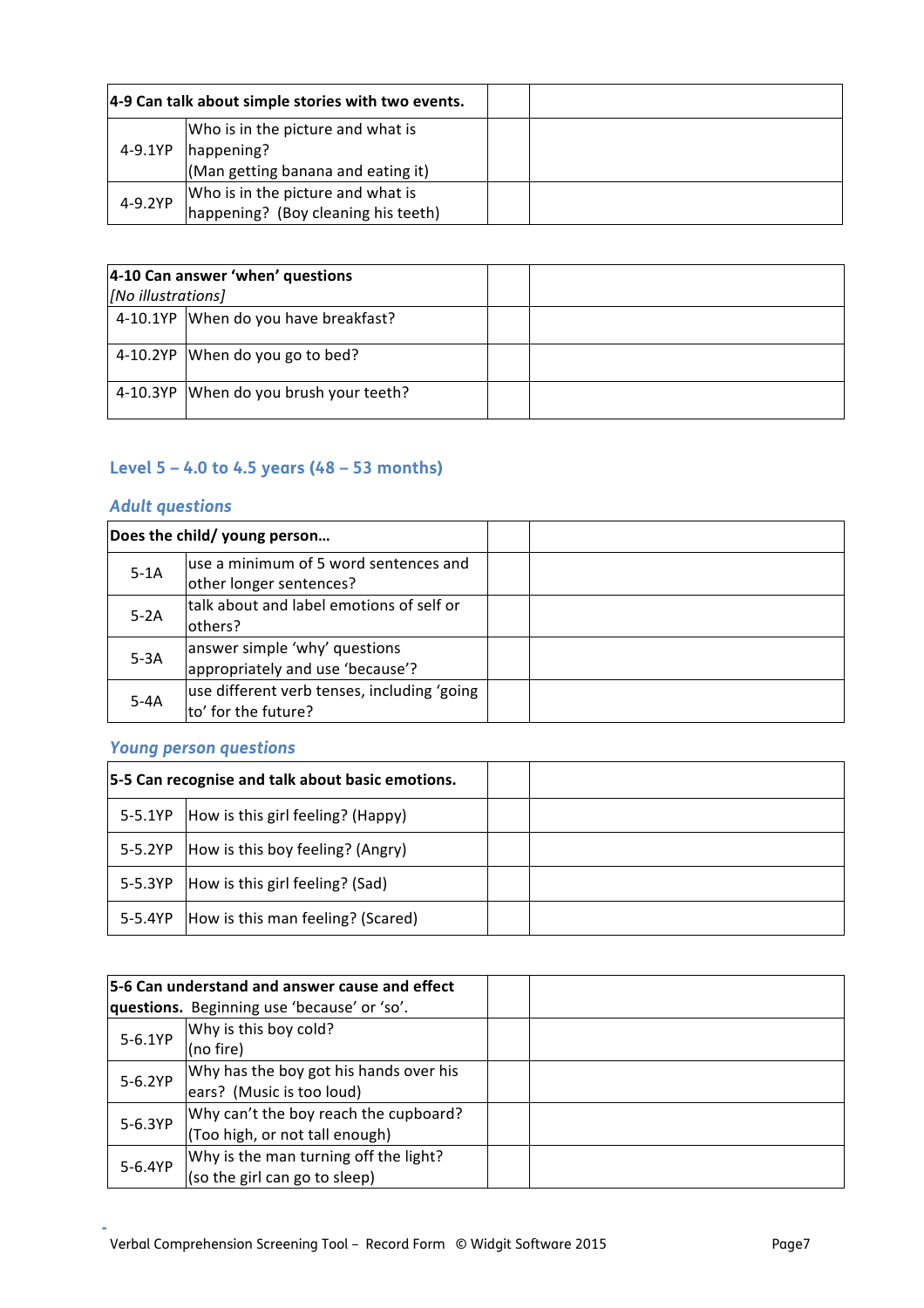|           | 5-7 Can use regular and irregular tenses                                  |  |
|-----------|---------------------------------------------------------------------------|--|
| $5 - 7.1$ | This man is washing his car. [Turn]<br>What has he done now?              |  |
| 5-7.2YP   | This man is eating a pie. [Turn]<br>What has he done now?                 |  |
| 5-7.3YP   | This burglar is stealing a necklace. [Turn]<br>What has the burglar done? |  |

|           | Can use 'and' to link two parts of a sentence. |  |
|-----------|------------------------------------------------|--|
|           | Here is a pig and a sheep. [Turn]              |  |
| 5-8.1YP   | What can you see in this picture?              |  |
|           | (sheep and cow)                                |  |
| 5-8.2YP   | What can you see in this picture?              |  |
|           | (giraffe and lion)                             |  |
| 5-8.3YP   | What can you see in this picture?              |  |
|           | (Lady singing and man clapping.)               |  |
|           | What can you see in this picture?              |  |
| 5-8.4YP   | (Man holding a baby and lady reading the       |  |
|           | paper.)                                        |  |
|           | What can you see in this picture?              |  |
| $5-8.5YP$ | (Monkey sitting and monkey jumping on          |  |
|           | bed.)                                          |  |

| [No illustrations] | 5-9 Beginning to understand and explain cause and<br>effect (early problem solving skills.) |  |
|--------------------|---------------------------------------------------------------------------------------------|--|
| 5-9.1YP            | What should you do when you are cold?                                                       |  |
| 5-9.2YP            | What should you do when you are tired?                                                      |  |
| 5-9.3YP            | What should you do when you are thirsty?                                                    |  |

## **Level 6 – 4.5 to 5.0 years (54 – 59 months)**

#### *Adult questions*

|        | Does the child/ young person                                                       |  |
|--------|------------------------------------------------------------------------------------|--|
| $6-1A$ | tell stories that link events in a logical<br>order even if he/she goes off track? |  |
| $6-2A$ | answer 'why' and 'how' questions<br>appropriately?                                 |  |
| $6-3A$ | use descriptive words to describe and talk<br>about an object?                     |  |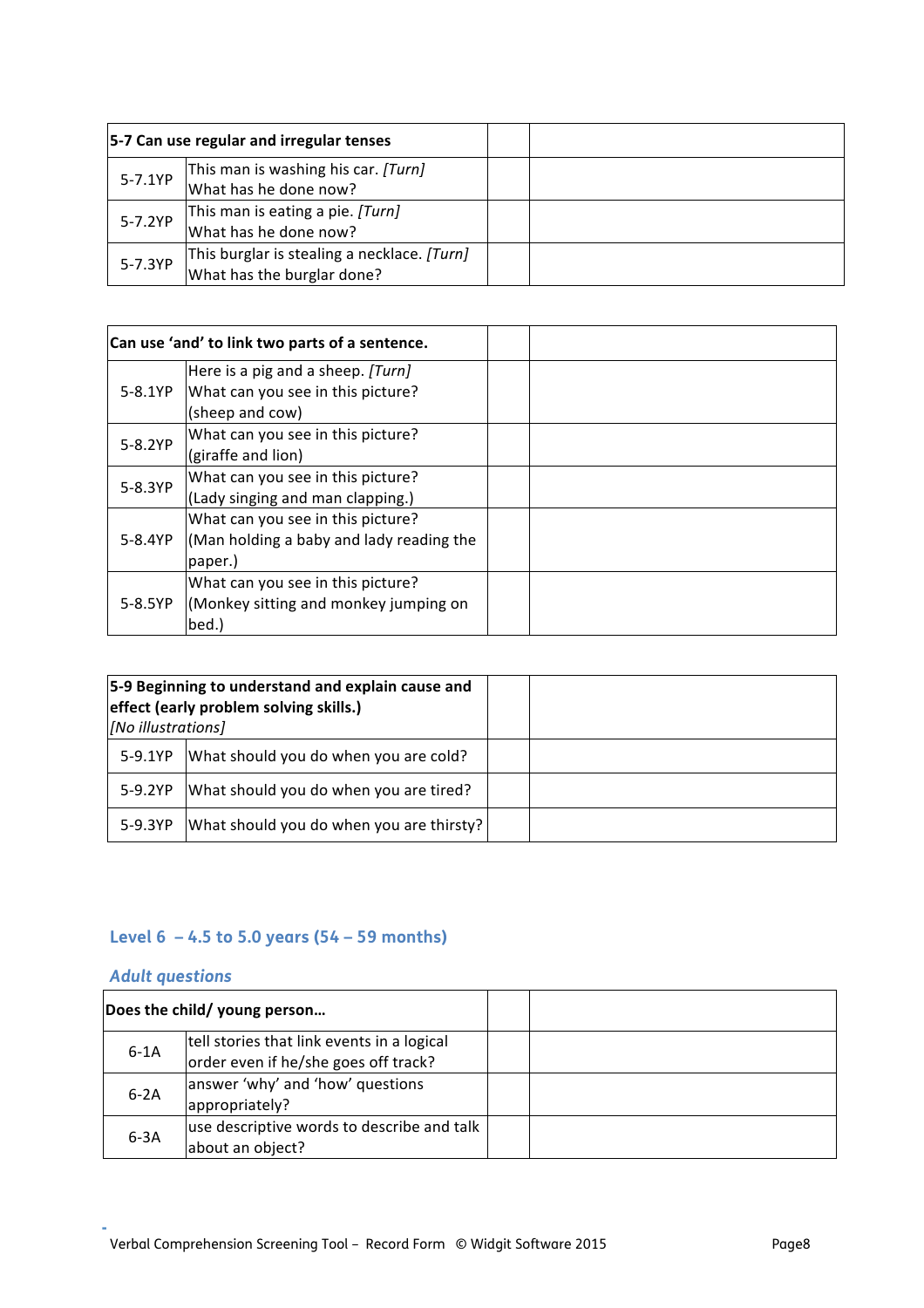|           | 6-4 Can name categories.                                                  |  |
|-----------|---------------------------------------------------------------------------|--|
| 6-4.1YP   | Frog, mouse, pig and snake. What type of  <br>things are these? (Animals) |  |
| $6-4.2YP$ | What are all these? (Clothes)                                             |  |
| 6-4.3YP   | What are all these? (Food)                                                |  |
| 6-4.4YP   | What are all these? (Transport)                                           |  |

|            | $6-5$ Is able to talk about the reason for emotions. |  |
|------------|------------------------------------------------------|--|
|            | [Wait for a response between each part of these      |  |
| questions] |                                                      |  |
|            | How is this girl feeling?                            |  |
| $6 - 5.1$  | Why is she feeling this way?                         |  |
|            | (Dropped ice cream)                                  |  |
|            | How is this boy feeling?                             |  |
| 6-5.2YP    | Why is he feeling this way?                          |  |
|            | (Listening to story)                                 |  |
|            | How is this man feeling?                             |  |
| 6-5.3YP    | Why is he feeling this way?                          |  |
|            | (Spider)                                             |  |
|            | How is this girl feeling?                            |  |
| $6 - 5.4$  | Why is she feeling this way?                         |  |
|            | (Dog about to wreck sandcastle)                      |  |
|            | How are these children feeling?                      |  |
| $6-5.5YP$  | Why are they feeling this way?                       |  |
|            | (Dancing at a party)                                 |  |
|            | How is this man feeling?                             |  |
| 6-5.6YP    | Why is he feeling this way?                          |  |
|            | (Goalkeeper missing ball)                            |  |

|           | 6-6 Can talk about and explain everyday events.<br>To score correctly the story should have a beginning,<br>middle and end, with the words 'then' or 'next'. |  |
|-----------|--------------------------------------------------------------------------------------------------------------------------------------------------------------|--|
| $6 - 6.1$ | Tell me what is happening in these<br>pictures. (Girl having a bath)                                                                                         |  |
| $6-6.2YP$ | Tell me what is happening in these<br>pictures. (Lady going shopping)                                                                                        |  |
| 6-6.3YP   | Tell me what is happening in these<br>pictures. (Man washing car)                                                                                            |  |
| 6-6.4YP   | [The pictures are then hidden.]<br>Can you remember what happened? (re-<br>tell in the right order.)<br>[Use Turn button to reveal pictures]                 |  |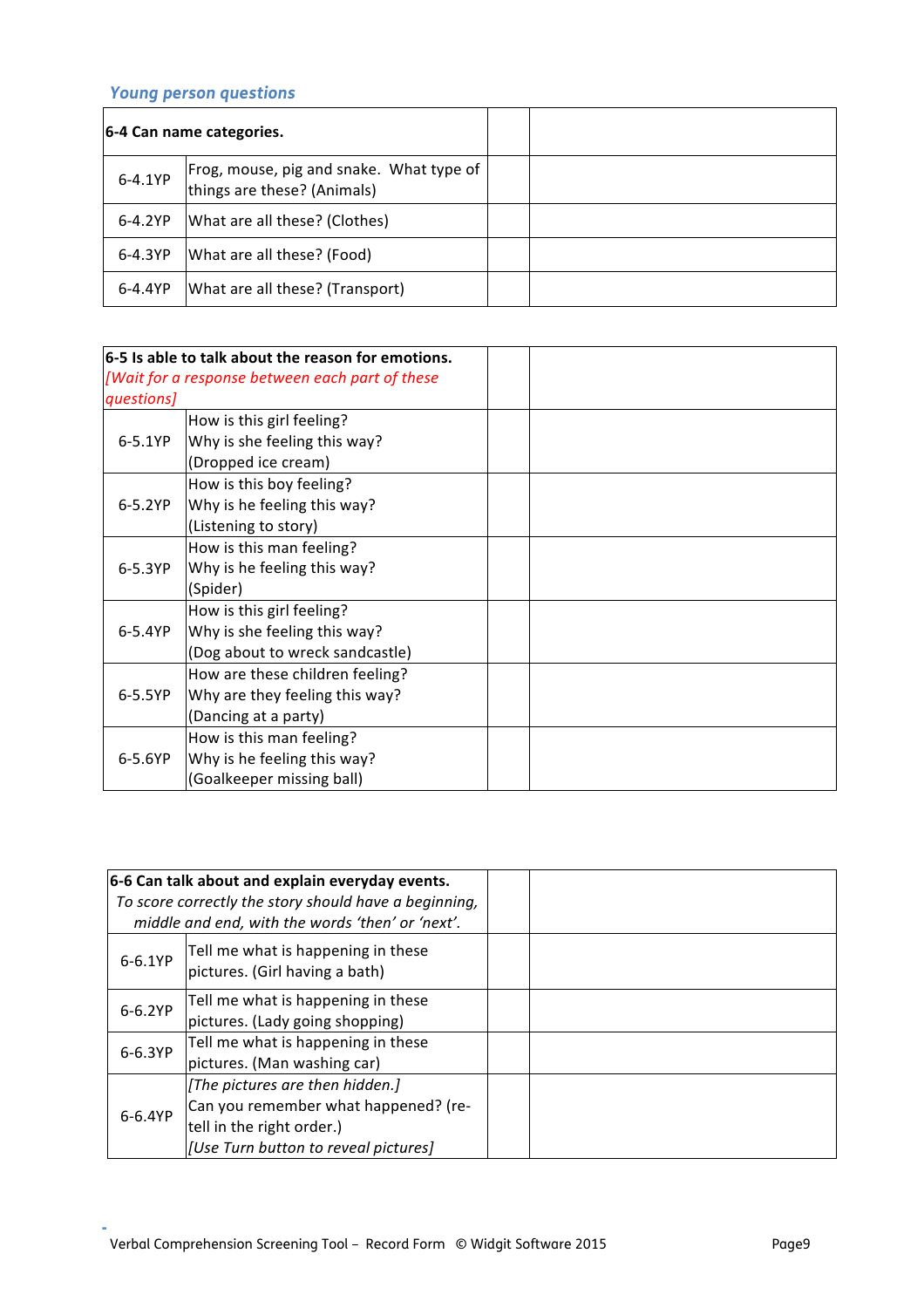|           | $ 6-7$ Uses future tense with 'going to'.                                                       |  |
|-----------|-------------------------------------------------------------------------------------------------|--|
| 6-7.1YP   | This boy is going to clean his teeth. [Turn]<br>What is happening here?<br>(Girl having a bath) |  |
| 6-7.2YP   | What is happening here?<br>(Boy going to swim)                                                  |  |
| $6-7.3YP$ | What is happening here?<br>(Children going to get dinner)                                       |  |

| 6-8 Can name known items that belong to a group. |                                           |  |
|--------------------------------------------------|-------------------------------------------|--|
| [No illustrations]                               |                                           |  |
| 6-8.1YP                                          | Tell me some animals you can think of.    |  |
|                                                  | Name at least 6 animals in a minute. Baby |  |
|                                                  | animals only count if their name is quite |  |
|                                                  | different e.g. Cat and kitten.            |  |
| 6-8.2YP                                          | Tell me some things you can eat.          |  |
|                                                  | Name at least 6 foods in a minute.        |  |

| [No illustrations] | 6-9 Can give definitions and describe an item, e.g.<br>colour, shape and use.                           |  |
|--------------------|---------------------------------------------------------------------------------------------------------|--|
| 6-9.1YP            | What can you tell me about a banana?<br>$E.g.$ colour, shape, how it is used or what it<br>is for.      |  |
| 6-9.2YP            | What can you tell me about a bed? E.g.<br>what is it like, why we need it.                              |  |
| 6-9.3YP            | What can you tell me about a house? E.g.<br>what it may look like, what it has and why<br>lwe need it . |  |

## **Level 7 –5.0 years plus (60+ months)**

## *Adult questions*

|        | Does the young person                                                                                                              |  |
|--------|------------------------------------------------------------------------------------------------------------------------------------|--|
| $7-1A$ | use grammatically correct sentences with<br>complex verbs?<br>e.g. using auxiliary verbs 'was running',<br>'has eaten', 'will go'. |  |
| $7-2A$ | use correct speech sounds which are<br>intelligible and clear?                                                                     |  |
| $7-3A$ | provide detailed verbal descriptions of<br>objects? e.g. including shape, colour,<br>texture, function, category, location etc.    |  |
| $7-4A$ | give his/her name and address?                                                                                                     |  |
| $7-5A$ | start, continue and end conversations<br>with friends and adults appropriately?                                                    |  |
| 7-6A   | tell stories and explain simple events such<br>as getting to school,<br>making a sandwich or how to brush their<br>teeth?          |  |